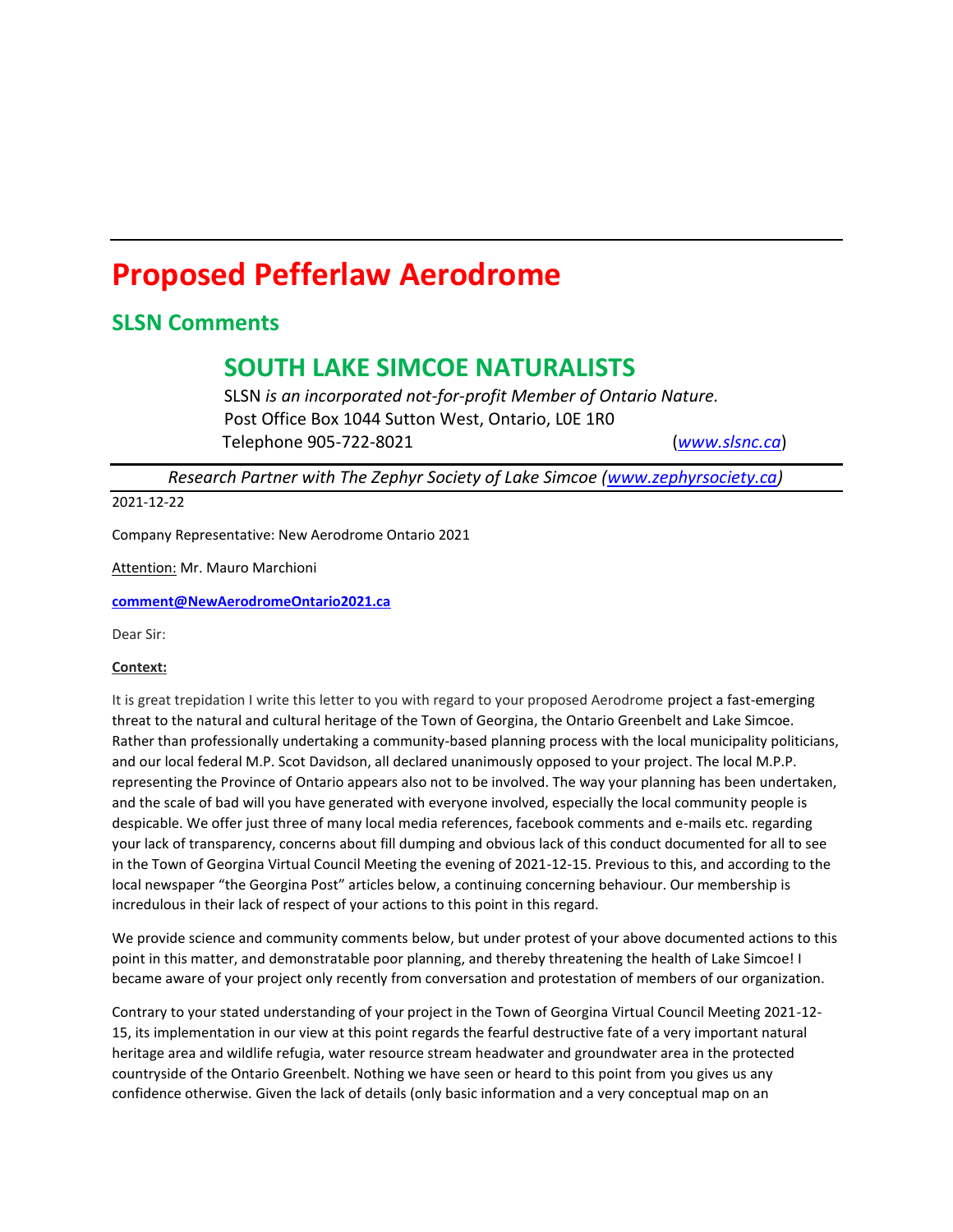inconspicuous sign on the north side of Old Homestead Road) that we have not had reference to interrogate, the short community notice and short time to prepare comment, we relate concerns below. They can only be speculative as we have nothing scientific or otherwise to review and comment on from you. They are necessarily basic and provisional for the reasons listed above. Much more and will be said going forward if necessary.

#### **Initial Technical Concerns:**

#### Planning:

We reference the Town of Georgina Official Plan (2016) Section 2.2.3- Natural Environment Guiding Principle, reads as follows: The preservation, protection, enhancement and support of the natural heritage and hydrologic features, functions, attributes and interconnections of the natural environment is essential in order to maintain a sustainable ecosystem, not only to provide a healthy environment. We have seen no substantive reporting or documentation that any of these standards will be met by your proposed project, and therefore cannot support it.

Indeed, your proposed project is contrary to, or in conflict with, the Official Plan's Vision statement, the Natural Heritage Guiding Principle, the Rural and Agricultural Areas Guiding Principle, the Agricultural Area designation and Environmental Protection Area designation policies, and the Airports and Aerodrome policies (pointed out in Town of Georgina Report, Interoffice Memorandum, Dec. 3, 2021, Agenda item letter, Town of Georgina Meeting, 2021- 12-15). We are of the same opinion as the Town of Georgina in this regard and are fully therefore opposed to your proposed project as minimally presented at this point.

In this same Town of Georgina municipal report, clearly documented is your project's non-compliance to other basic landuse planning directives and standards in this province, as far as we are aware from apparent lack of transparency and fair notice.

"*The subject properties are designated a combination of Agricultural Protection Area (APA) and Environmental Protection Area (EPA) in the Town's Official Plan. All of the subject properties are subject to the Greenlands System Overlay (refer to Attachment 6, in the Town of Georgina Meeting Agenda documents). The intent of the APA designation is to protect prime agricultural areas for long-term agricultural use. The intent of the EPA designation is to protect lands that contain environmental features and their buffers. The Greenland System overlay reflects the boundaries of the Natural Heritage System as defined in the GBP. The Greenlands System includes key natural heritage and hydrological features, their buffers, and linkages between features. Schedule 83 - Source Water Protection Areas shows a portion of the Subject Lands is located within a Significant Groundwater Recharge Area, Ecologically Significant Groundwater Recharge Area, and Highly Vulnerable Aquifer (refer to Attachment 7). Schedule C - Natural Hazards shows a portion of the Subject Lands, specifically the areas surrounding the southern watercourse, are hazard lands (refer to Attachment 8). In Section 9.2.6.2-Airports and Aerodrome, it states that "the Town shall not be supportive of airports and aerodrome facilities being located within the Environmental Protection Area designation or in locations that would result in land use conflicts with surrounding uses." (Town of Georgina Report, Interoffice Memorandum, Dec. 3, 2021, Agenda item letter, Town of Georgina Meeting, 2021-12- 15).*

#### Natural Environment and Landscape Ecology:

As with everything else about this proposed project there is little or no information of any kind upon which to comment even though your development group indicates you have undertaken consulting work of this kind in your public statements at the Town of Georgina Virtual Council Meeting the evening of 2021-12-15. We have great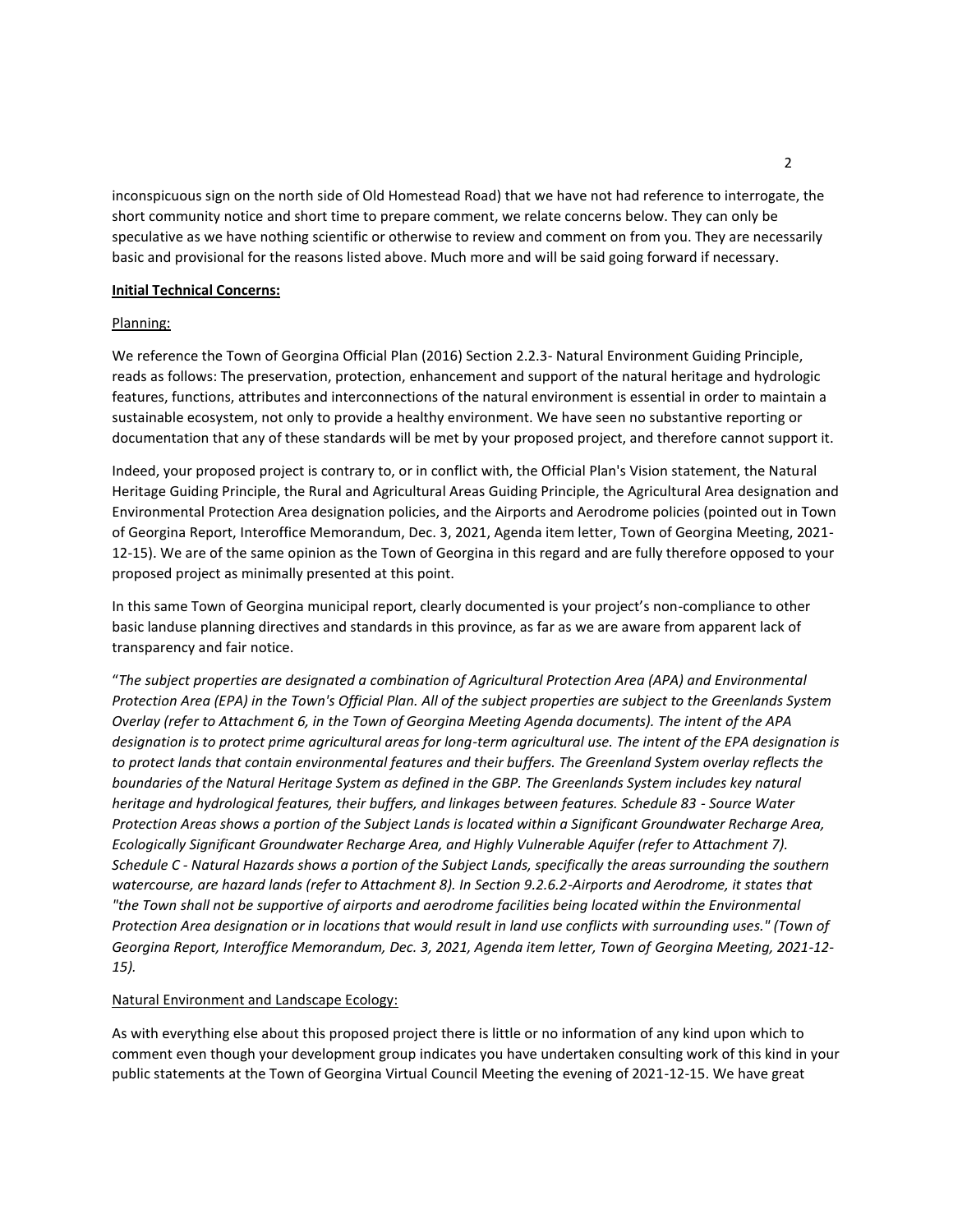concern for all the myriad areas of natural heritage impact, ecology, conservation, and all species survival, particularly for species at risk at this point. From conversation and initial inquiry we offer a basic list of concerns.

- Proposed Aerodrome location is within a local documented migratory bird zone of flight activity, and breeding bird regular foraging movement area, for various species including but not limited to Sandhill crane, Tundra swan, Canada geese, various Sandpipers including some at risk and significant species (various waterfowl including historically phalarope --- species, and movements in this area of Georgina of other species of concern including Eastern Loggerhead shrike). The ecological relationship of the functional connection of Lake Simcoe, Georgina Island, Duclous Point and the natural wetland and seasonal ponding habitat on this site and others in the area are critical to these species and others and are of concern in relation to your project. All of which may be problematic for an aerodrome facility the size, complexity, and volume of use especially if it is to replace the Buttonville Airport in the G.T.A. as you advised, for the first time to our knowledge at the Town of Georgina Virtual Council Meeting the evening of 2021-12-15.
- The proposed Aerodrome is in what would seem like a most inappropriate geographic site location to undertake the kind of natural area disturbance proposed, being situated at an extensive complex wetland/wet forest and upland forest/ grassland meadow landscape, of important groundwater and riparian source function. The location area includes related noteworthy drumloid, and remnant glacial Lake Algonquin shoreline features, and associated other glaciolacustrine and presumed eolian deposits contributing to the important water resource functions. In particular, the bringing in of massive volumes of fill from off site, and extensive grading change that will be needed for what the purported final site will be like, as in the basic concept drawing on the site sign, is concerning. Aerodrome flight/runway location aside (disputed by other community small airplane experts) there must be numerous much better sites for this kind of facility, that should be the subject of a Provincial/Federal Feasibility study in the G.T.A. to arrive at a rigorously determined location to locate a closing "Buttonville Airport"!
- With regard to hydrogeology, aquifer recharge, and ecological function affected by changes anticipated with this proposed aerodrome, to hydrogeology and surficial hydrology, we have significant concern with the proposed site grading anticipated and the level of science that would need to be presented supporting such proposed development. This is particularly concerning with the very large volume of fill expected to be brought to the site revealed at the Town of Georgina Virtual Council Meeting the evening of 2021-12-15.

Surficial and groundwater movement is typical to these local Georgina sand plain areas, sometimes lowlying lacustrine clay lenses or pans particularly at wetlands and streams which is the case here. Drainage and flow lines north-east to south at the extensive wetland/forests through expected significant seeps on the site, could be problematic over time if buried in huge volumes of fill, especially in the future with moisture model protections with climate change modelling for Southern Ontario. Local stream fish and other aquatic life impact is a concern. Again, we have not seen any science research or design information on these potential situational site impacts of the site changes anticipated. Local residents on wells have good reason to be concerned about their wells in the area given these considerations. Impact of significant aquifer recharge areas in the proposed fill and grade areas for an Aerodrome, and roads in the area is a concern to us, in the absence of much more detailed and rigorous science, and public release for review and comment.

Consequently, from past experience in other area OMB Hearings and Mediations we do not have confidence in the impact of the proposed lands works on local existing wells. The project proponent must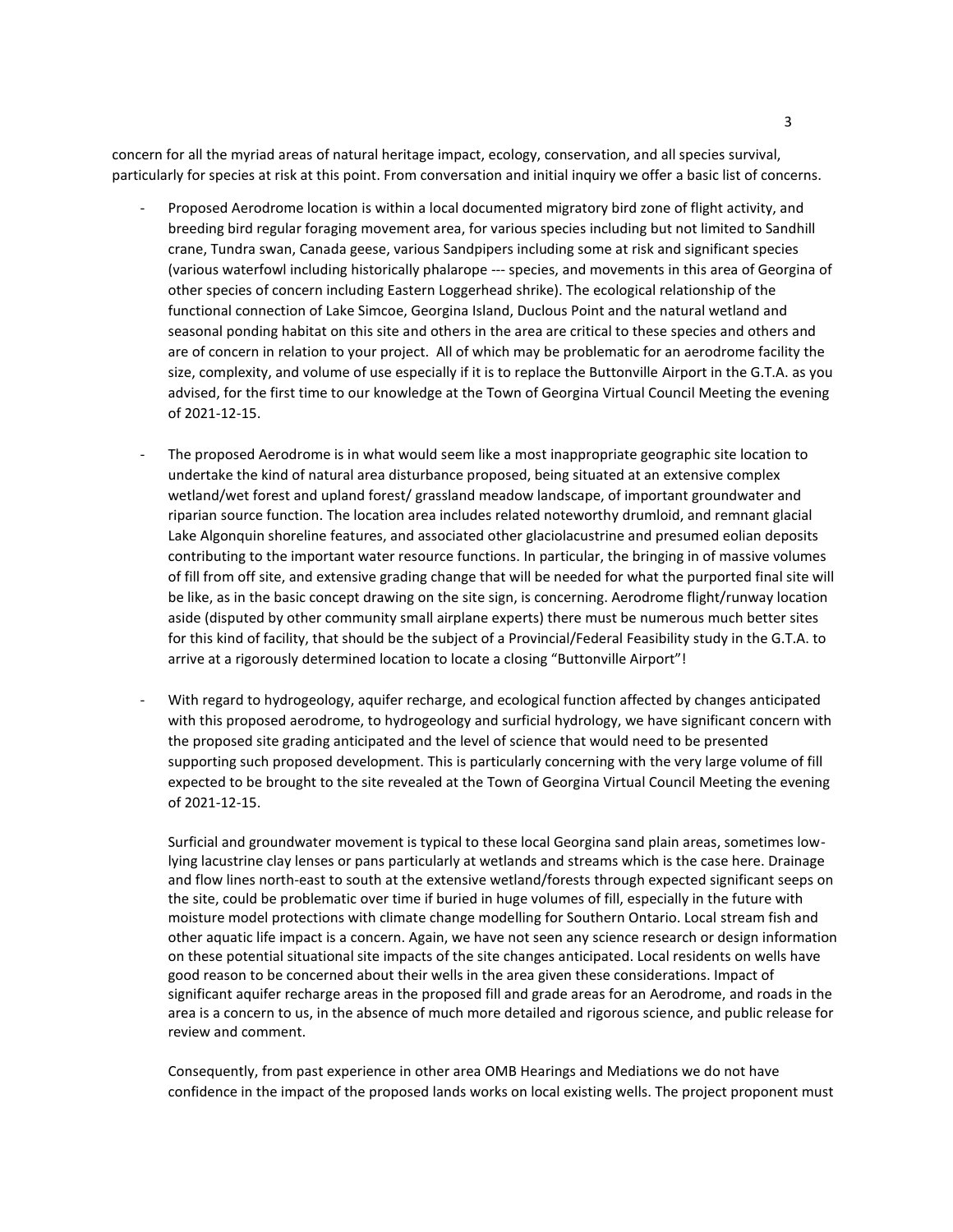be held responsible for hydrology and hydrogeological impact and must undertake detailed ground water investigations, analysis and long-term monitoring here, none of which have been released for review and comment. The glacial drumloid feature, in the low undulating Lake Simcoe sand plain of the Town of Georgina, has been identified as an important Groundwater Recharge Area

The site area ecologically is extremely strategic to the natural form and function of natural heritage in east Georgina and the Greenbelt. Its north-south landscape connection (corridor linkage) location, is strategic from a landscape ecological perspective linking two critical east-west natural areas corridors across a very fragmented agricultural intermediary zone corridorThe value of the existing life science, natural areas also are very important and integral in terms of wildlife resources and Landscape Ecology (Core and Corridor natural habitat connections) within the Region of York as the central Region of York Greenlands System Vision maintaining connection to Lake Simcoe is significant. Wildlife movement corridors for mammal species like White-tailed deer (including winter congregation), coyote (Brush wolf), Red fox and others.

#### Further,

In summation regarding natural heritage and other landuse planning criteria, in concurrence with regard to the Town of Georgina's Official Plan, we believe your project is not appropriate on the site property. We refer you to the Town of Georgina narrative in this regard (Town of Georgina Report, Interoffice Memorandum, Dec. 3, 2021, Agenda item letter, Town of Georgina Meeting, 2021-12-15).

*"Based on the limited information provided, it would appear that the proposed Aerodrome is of a much larger size and scale such that it would not comply with all of the requirements of Section 28. 4, and hence would not be in compliance with Zoning By-law No. 500. Concluding Comment The Project is proposed to be located in the heart of Georgina's Green/ands System, partially within, and largely surrounded by, provincially significant wetlands and significant woodlands. The site and surrounding area serves a provincially significant hydrological function as a groundwater recharge area and highly vulnerable aquifer, as noted by York Region and as shown on the provided LSRCA mapping. Based upon Provincial, Regional, and local planning policy, and without any detailed information on the Aerodrome proposal, Staff are of the opinion that the Subject Lands are not an appropriate location for the proposed Project, both from an environmental perspective and that of maintaining the rural character and visual landscape in this part of Georgina, which needs to be protected for current residents and future generations".*

We concur with this assessment.

#### Conclusion:

Although you state you do not have to meet any level of Ontario and municipal planning competency in your comment in Town of Georgina Virtual Council Meeting appearance (2021-12-15), and did not present detailed information, and make it available to all, your contention that Canadian federal Aeronautics Act (R.S., 1985, c. A-2) is of concern to our membership. Our organization is concerned and supportive of good planning and public transparency, and this does not appear to be that.

You advise that you have natural heritage consultants on the site working. We would be concerned that any natural heritage consultant would contract to be involved in the project you propose.